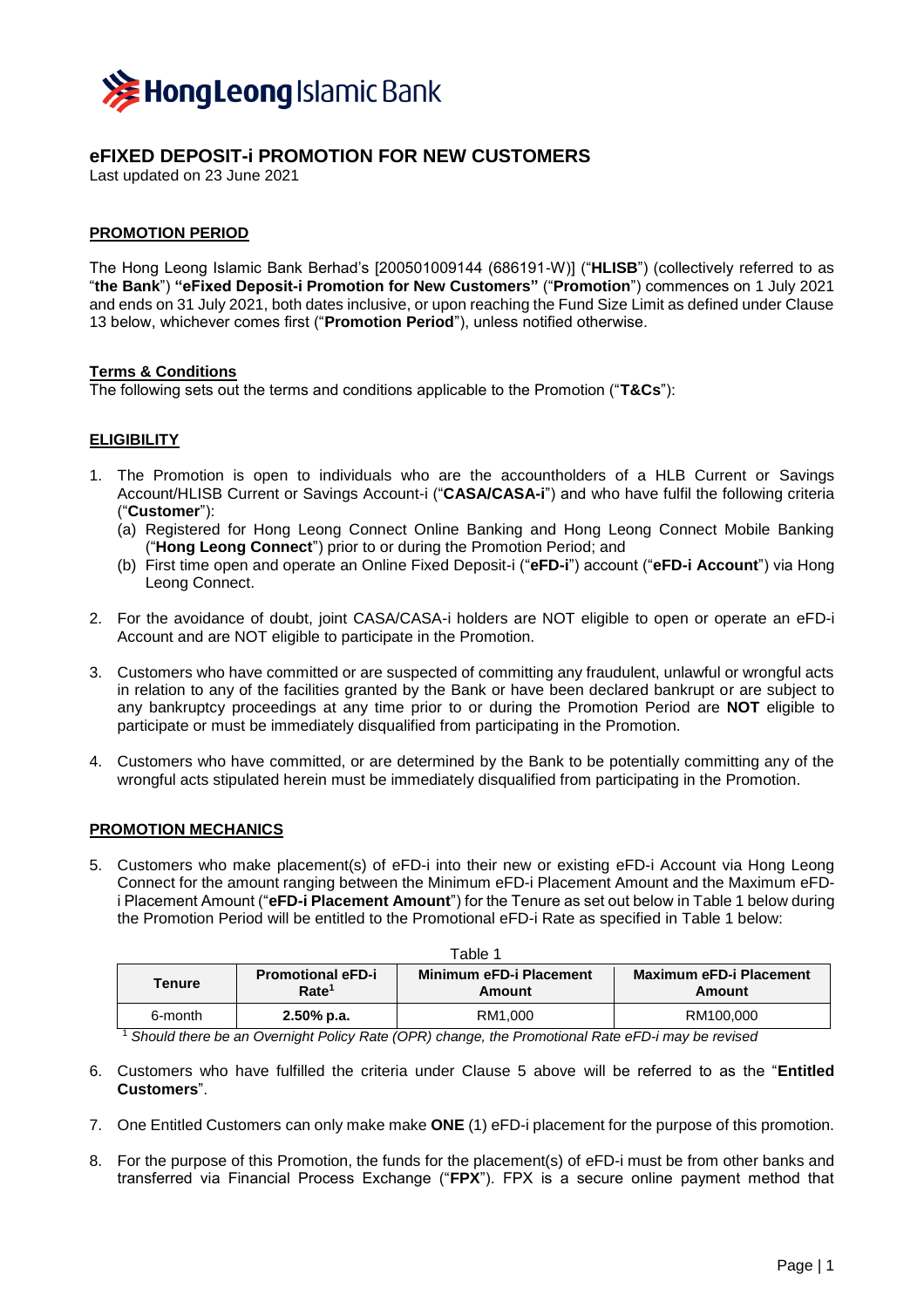

facilitates interbank transfer of funds, facilitated by Payments Network Malaysia Sdn. Bhd. ("**PayNet**"). Further details pertaining to FPX can be found at https://www.paynet.my/business-fpx.html

- 9. The Promotional eFD-i Rate is applicable for one (1) time only, i.e. it is only applicable during the initial placement of the eFD-i. Any auto-renewal of the principal eFD-i Placement Amount upon the expiry of the Tenure will be at the prevailing eFD-i board rates.
- 10. The maximum deposit amount per transaction via FPX transfer is **Ringgit Malaysia Two Hundred Thousand (RM200,000)**, subject to such prescribed maximum amount/limit of transfer in the Entitled Customers' individual internet banking maintained with the relevant bank.
- 11. The processing of placements of eFD-i may take up to two (2) working days and the effective date of the placement of eFD-i will be the date the Bank successfully completes the placement process. The Bank will not be responsible for any delay or any losses which the Entitled Customers may incur due to the time taken to process the placements.
- 12. The eFD-i placements can only be made through Hong Leong Connect between 6:00 a.m. and 12:00 midnight, seven (7) days a week, or during such hours and days as stipulated by the Bank at Hong Leong Connect and will be treated on a first-come, first-served basis. For the avoidance of doubt, the eFD-i placements must be submitted by 12:00 midnight in order for the placement to be accepted.
- 13. The fund size limit for this Promotion is Ringgit Malaysia Five Hundred Million (RM500,000,000) ("**Fund Size Limit**"). The Fund Size Limit is a combination of Online Fixed Deposit and Online Fixed Deposit-i limit
- 14. In the event any eFD-i placement exceeds the prescribed Maximum eFD-i Placement Amount or if the Fund Size Limit is reached, the eFD-i Placement Amount which exceeds the prescribed Maximum eFD-i Placement Amount or the Fund Size Limit will be subjected to the prevailing eFD-i board rates.
- 15. Entitled Customers are required to nominate a CASA/CASA-i maintained with the Bank under the individual name of the Entitled Customers ("**Nominated CASA/CASA-i**") for the purpose of crediting the profit earned under this Promotion. The profit earned will be credited into the Entitled Customers' Nominated CASA/CASA-i at maturity date.
- 16. Upon maturity, the principal eFD-i Placement Amount will be auto-renewed at the prevailing eFD-i board rates respectively or auto-withdrawn and credited to the Nominated CASA/CASA-i, based on the option selected by the Entitled Customers upon placement.
- 17. In the event the eFD-i Placement Amount is withdrawn prior to the maturity of the Tenure, whether wholly or partially, no profit will be paid on such premature withdrawals amounts of eFD-i, regardless of the number of completed months at the time of premature withdrawal.
- 18. The Bank reserves the right to deduct and debit an amount equivalent to the profit paid to the Entitled Customers in respect of the eFD-i Placement Amount which is prematurely withdrawn from the principal eFD-i Account.
- 19. Customers are deemed to have agreed to waive his/her right to claim the full selling price for any withdrawal of eFD-i before the maturity date.
- 20. Subject to Clause 17 herein, partial withdrawal of eFD-i Placement Amount is allowed at a minimum of **Ringgit Malaysia Three Thousand (RM3,000)** and in multiples of **Ringgit Malaysia One Thousand (RM1,000)** only. However, in the event the eFD-i Placement Amount is less than **Ringgit Malaysia Five Hundred (RM500)**, no partial withdrawal is allowed for that particular account.
- 21. eFD-i Placement Amount must NOT be used as collateral for the purpose of securing any credit facility obtained or to be obtained by the Entitled Customers.

### **GENERAL**